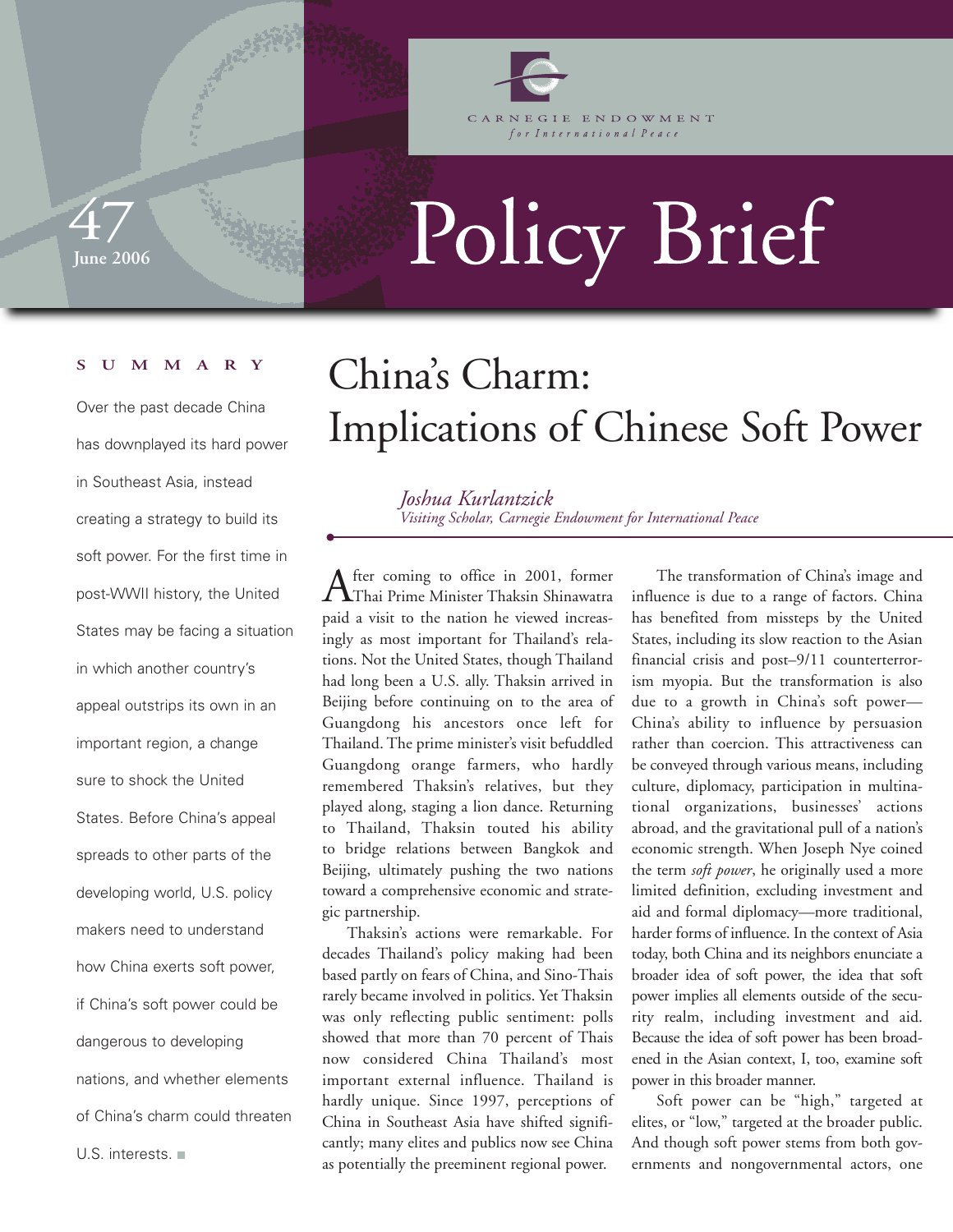

**Joshua Kurlantzick** is a visiting scholar in the China Program at the Carnegie Endowment for International Peace. Also a special correspondent for The New Republic, Kurlantzick is assessing China's relationship with Southeast Asia, particularly in the context of China's relationship with other parts of the developing world and the United States.

can identify strategies and policy tools Beijing has consciously used to boost its soft power. These strategies and tools make it easier for Chinese actors, from language schools to businesspeople, to have an effect on the ground.

China's soft power may be only natural in Southeast Asia, its nearest neighborhood. As nations emerge into great powers, they inevitably exert growing influence. But the values and models China projects to Southeast Asia—and eventually to other developing nations—could be disastrous for a region of nascent democracies and weak civil societies. What's more, China appears to be using its soft power to incrementally push Japan, Taiwan, and even the United States out of regional influence.

#### **A Bird's-Eye View of Chinese Influence**

Until the past decade, China exerted minimal soft power. Beijing still pursued a defensive foreign policy, and the Chinese public lacked confidence that Beijing could project power. A poll taken by the research organization Horizon Group in 1995 asked Chinese citizens their views of the "most prominent countries in the world"; one-third ranked the United States most prominent, and only 13 percent chose China. China's limited engagement with Southeast Asia foundered on Beijing's efforts to use force to become a regional player, such as by claiming parts of the South China Sea, which only heightened Southeast Asian nations' fears of China.

The year 1997 provides a convenient date to mark China's soft power emergence. Beijing refused to devalue its currency during the financial crisis, portraying its decision as standing up for Asia. After the crisis, Association of Southeast Asian Nations (ASEAN) Secretary General Rodolfo Severino announced, "China is really emerging from this smelling good." With Southeast Asian opinions of Washington falling, and with Taiwan's 1990s investment push into Southeast Asia faltering, a window was open for Chinese soft power.

At roughly the same time, the Chinese leadership seems to have made a decision that its hard power was still limited. Even as they saw that China could not match America's military might, scholars like Wang Jisi of the Chinese Academy of Social Sciences noted that as post–Cold War America retreated from the world, the United States' long-term weakness could be its soft power, not its hard power. Average Chinese, too, were becoming more confident in their nation's place in the world, creating domestic pressure for regional engagement. In 2003 the Horizon Group polled Chinese citizens again. This time, nearly 40 percent picked China as "the most prominent country in the world."

Since 1997, then, it is possible to identify Chinese soft power strategies. First, Beijing enunciates a doctrine of "win-win" relations. China implicitly contrasts its "win-win" philosophy with that of the United States, which Beijing portrays as disrespectful of sovereignty and punitive toward Southeast Asia. By contrast, Chinese leaders emphasize that Beijing is willing to listen to other nations. China has backstopped this "win-win" rhetoric with real initiatives, signing Southeast Asia's Treaty of Amity and Cooperation which the United States has not signed—and committing itself to creating a code of conduct on the South China Sea. Meanwhile the United States maintains more sanctions on Southeast Asia than on any other region, and Washington's focus on counterterrorism has alienated some Southeast Asian states. This idea of Chinese noninterference also coincides with an era when, at least since the mid-1990s, interventionists on both the left and the right have become more influential in U.S. foreign policy making.

China's strategy has other components. It includes focusing on nations whose bilateral relationships with the United States are faltering. This is noticeable in the Philippines or in Cambodia, where Beijing bolstered relations with Phnom Penh as Prime Minister Hun Sen's relationship with Washington deteriorated. (This strategy extends outside of Southeast Asia to Sudan, Venezuela, or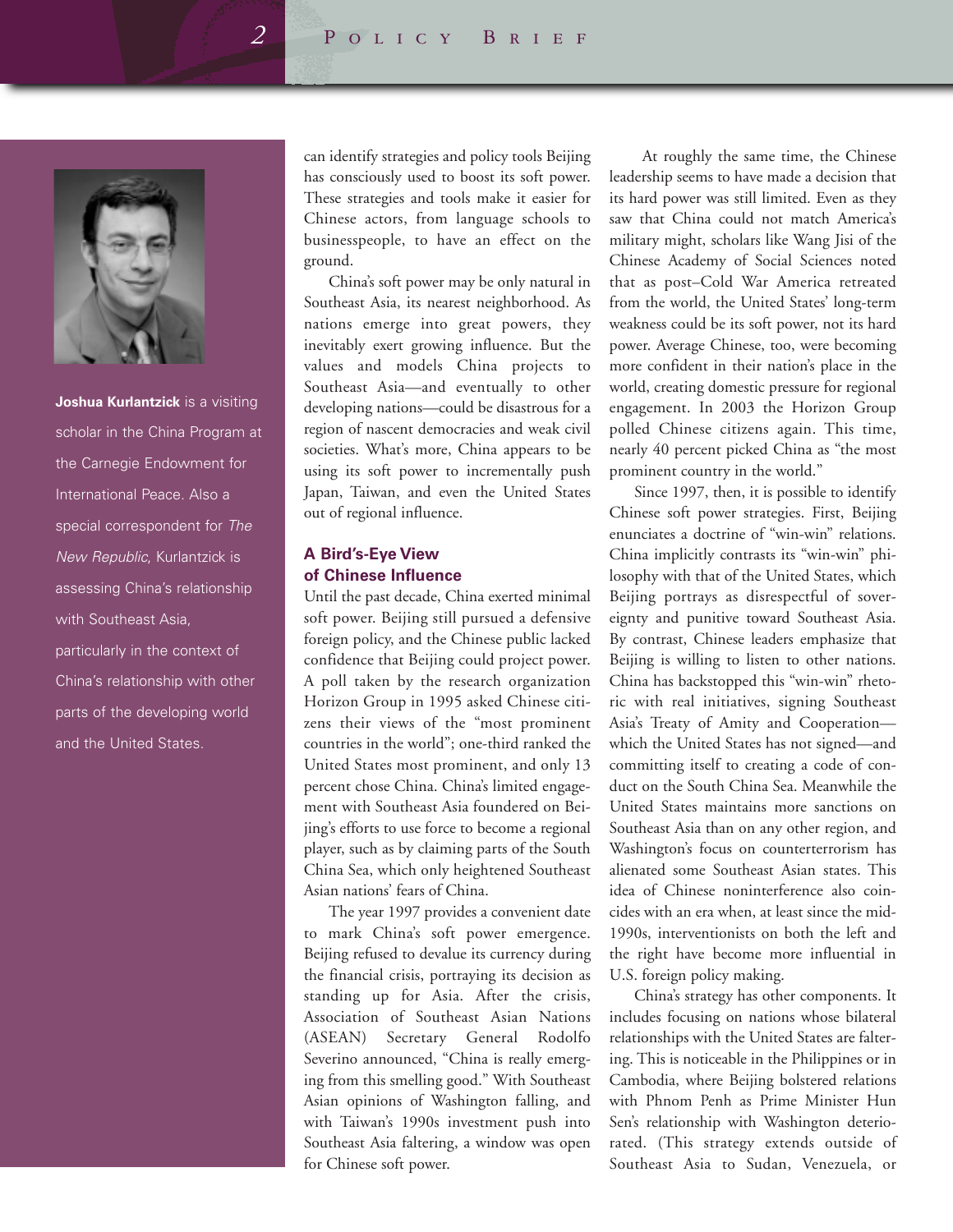Uzbekistan.) And even as Chinese leaders suggest that China will not interfere in internal affairs, they portray China as a potential ideal for the developing world, a nation that controls development from the top. In places like Indonesia, still suffering the socioeconomic effects of a financial crisis blamed partly on a too-open economy, the success of China's developmental model holds significant appeal.

#### **Policy Tools**

China has used several policy tools to increase its soft power in Southeast Asia. According to a 2006 study by Henry Yep of National Defense University, in 2003, China's aid to the Philippines was roughly four times greater than U.S. aid, China's aid to Laos was roughly three times greater than U.S. aid. In 2002, China's aid to Indonesia was roughly double U.S. aid.

Chinese aid has not only grown in size but also become more sophisticated. In the past many scholars associated China's aid with large "white elephant" projects, like Vientiane, Laos' monstrous friendship hall. Since the late 1990s, though, Beijing has better tied assistance to discrete policy goals, including promoting Chinese companies, cultivating political actors, and mitigating concerns about China's economic rise. In Thailand, Chinese assistance has been used to bring Thai politicians to study trips in China, an example of high soft power. Beijing has also purchased surplus Thai agricultural products to conciliate Thai farmers worried about the effect of trade with China—low soft power.

Beijing advertises its aid policies effectively through constant visits by Chinese officials. A comparison of visits by top Chinese and U.S. officials to Thailand and Cambodia in 2004 and 2005 reveals that senior Chinese officials made at least twice as many visits to Bangkok and Phnom Penh.

The advertisement of its aid is part of more sophisticated Chinese public diplomacy, another kind of low soft power. After the end of the Cold War, the United States slashed its budget for public diplomacy. By

contrast, China increased its public diplomacy budget and crafted a more nuanced strategy reinforcing the concept of peaceful development through efforts like organizing museum exhibits to celebrate the 600th anniversary of the voyages of Zheng He, a Chinese admiral who sailed across Asia, the Middle East, and Africa, never conquering other nations. Beijing also has been establishing Confucius Institutes—Chinese language schools at leading Southeast Asian universities—expanding CCTV's international broadcasting, and increasing the provision of Chinese language teachers to the region.

## Beijing eventually may want to shift influence in Southeast Asia away from Washington.

In the past decade Beijing also has rebuilt relations with Southeast Asian ethnic Chinese organizations, and, in nations like Cambodia, a feeder system has been created in which Cambodian students attend Chinese-language schools that receive assistance from mainland Chinese sources. Students who do well can obtain scholarships to continue their studies in China. The United States has unwittingly aided China's higher education outreach by tightening student visa policies. In 2004, according to Georgetown's Southeast Asia Survey, the number of Indonesians getting visas for study in China was double the number obtaining visas to study in the United States.

China's embrace of free trade, and promotion of the idea that it will become a source of foreign direct investment (FDI), also bolsters its image. In addition to a freetrade agreement with Southeast Asia, Beijing is negotiating closer economic partnerships with individual Southeast Asian states, and, by the end of 2006, Southeast Asia's total trade with China probably will eclipse its trade with the United States or Japan. Although China is not yet a significant foreign investor, its FDI is growing faster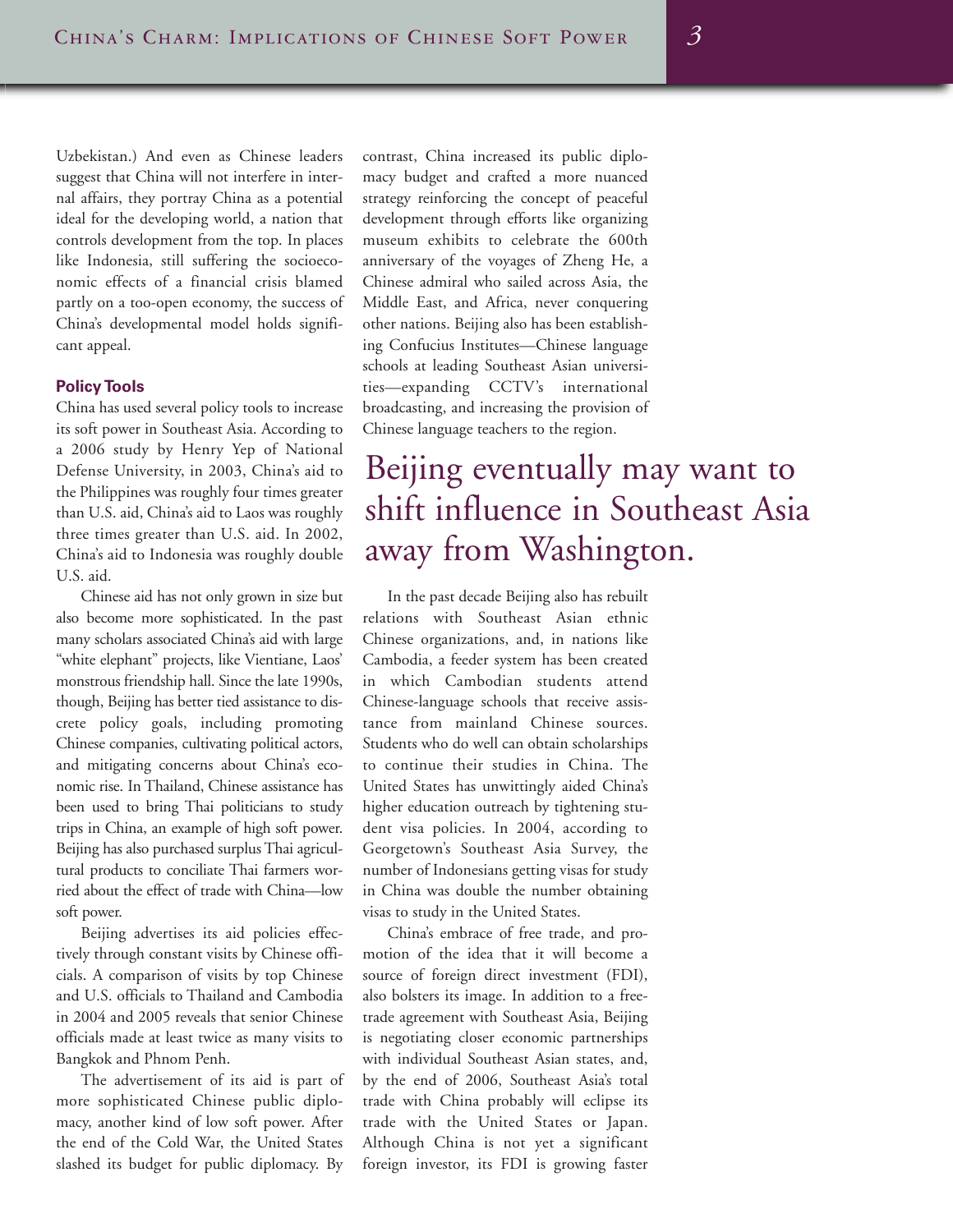than many experts predicted; China became the largest source of FDI in Cambodia in 2004. Finally, Chinese outmigration is transforming the demographic makeup of northern Southeast Asia, from northern Burma to northern Vietnam, where recent Chinese migrants now dominate business and society.

#### **Success?**

To understand whether China's soft power strategy has been successful, it is necessary to examine China's goals in Southeast Asia. Because these goals are intertwined with harder, security-related goals, it is impossible to completely disentangle the two. One of

In the worst case, Chinese success in delivering economic growth while retaining political control could serve as an example to authoritarian-minded leaders.

> China's primary goals is simply to maintain peace on its periphery. Peace allows China's economy to grow and provides opportunities for Chinese companies looking for outlets. Beijing also may wish to gain bases along Southeast Asia's sea lanes, dominate Asia's inland waterways, and ultimately, gain control of the South China Sea. Beijing also wants to reduce Taiwan and Japan's influence in Southeast Asia, pushing them out of regional diplomacy; since 1994, Beijing has pursued a policy it calls "us[ing] all economic and diplomatic resources to reward countries that are willing to isolate Taiwan." This extends beyond pushing nations to adhere to the "One China" policy and includes trying to keep Taiwanese officials from participating in nongovernmental regional forums, punishing Asian businesses for links to Taiwan, and keeping Asian nations from supporting any Japanese regional initiatives.

> Finally, Beijing may want to shift influence in Southeast Asia away from Washington. Like

a young United States once did in North America, China could do in its own region implement a Chinese Monroe Doctrine for Southeast Asia, in which countries in the region subordinate their interests to China's and no longer reflexively look to the United States for regional solutions.

Beijing has had success. It is almost impossible now to find Southeast Asian leaders publicly questioning China's rise, a sharp contrast from only five years ago. Southeast Asian leaders take pains to downplay negative effects of trade with China, although China's exports overlap by more than 50 percent with exports from nations like Malaysia. Chinese businesspeople, cultural elites, and policy makers are given the type of access in Southeast Asia once reserved for U.S. elites.

The Southeast Asian public seems to share this warmth. A study of Malaysian businesspeople found that, "in spite of the purported threats of free trade from China, the majority of the private sector respondents views China positively." An analysis of the Southeast Asian media reveals that whereas a decade ago newspapers frequently criticized China's economic and security policies, today such coverage is rare. Chinese language and cultural studies have skyrocketed in popularity. By 2008, China's universities reportedly will enroll over 120,000 foreign students, as compared to some 8,000 twenty years ago.

Another way to measure China's growing soft power is by looking at the position of ethnic Chinese in Southeast Asia, which has been radically transformed. While Southeast Asian Chinese once avoided politics, Thaksin and other politicians now avow their Chinese heritage.

Ultimately the measure of influence is whether other nations can be persuaded to do things they otherwise might not choose to do. At a high level, soft power boosts Beijing's influence over leaders in less democratic nations. At a lower level, Beijing's soft power allows democratically elected leaders in places like the Philippines to move closer to China, since public sentiment supports warming relations. Measured this way China's influ-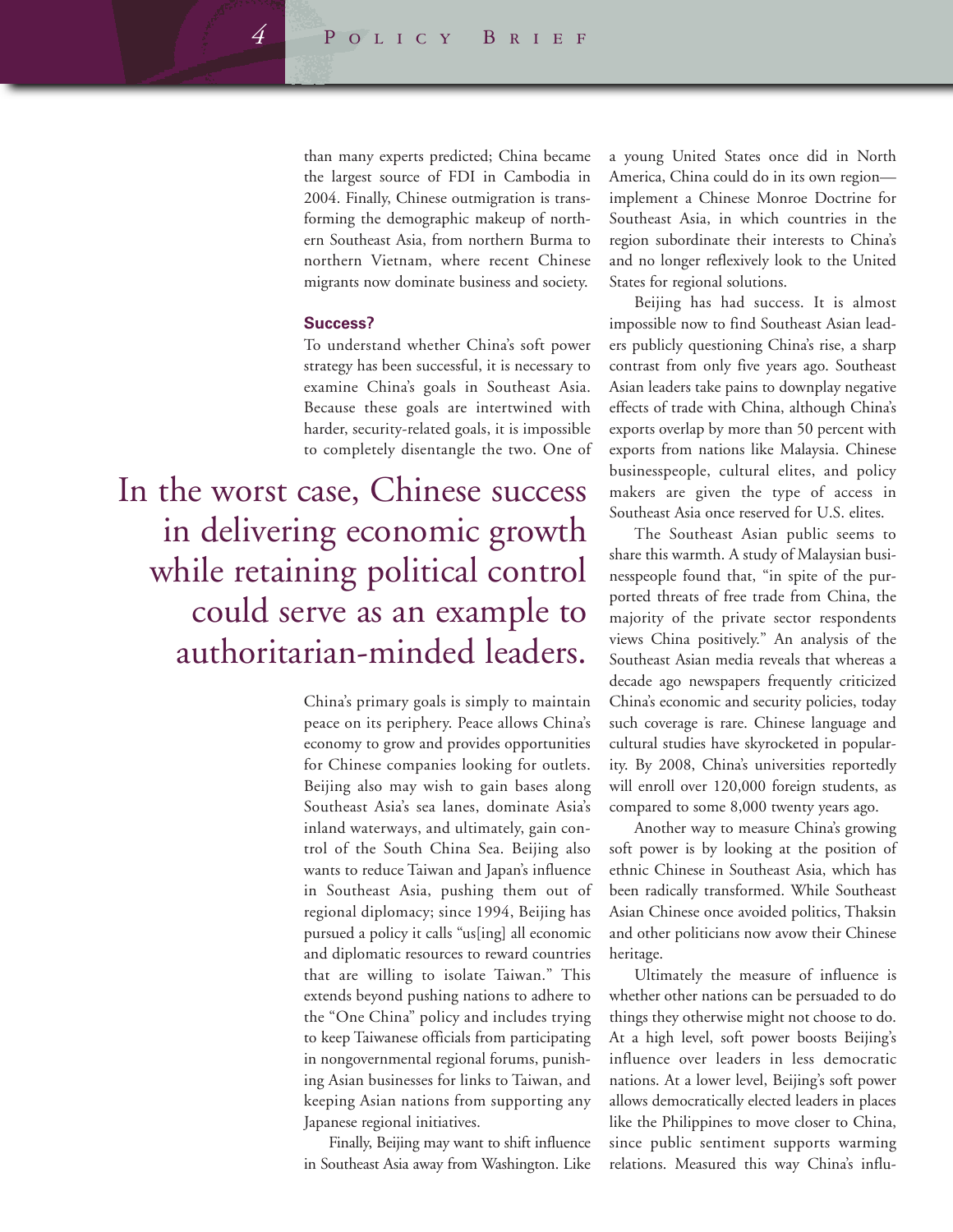ence has increased. Southeast Asian diplomats say that decisions at regional meetings now are delayed as member nations quietly analyze Beijing's potential reactions. Although many Southeast Asian nations desire a continued role in the region for Taiwan and Japan, Beijing has succeeded in pushing Taiwan out of regional politics and increasingly marginalizing Japan, which roused limited regional support in its drive for a permanent UN Security Council seat.

#### **What Does It All Mean?**

China's rising soft power could prove benign or even beneficial in some respects. Why should Washington mind if Beijing organizes summits of ethnic Chinese or promotes Chinese language? And as it emerges into great power status, China has used its appeal to influence Southeast Asia to take steps Washington desires. The ASEAN-China free trade agreement, possible only because of the appeal of China as an economic model, has forced Southeast Asia leaders to think of the region as one economic bloc, an idea U.S. companies prefer. China has proven influential on nontraditional security issues, working with its neighbors to address trafficking in drugs and people.

But in some ways China's soft power could prove disastrous for Southeast Asia for democratization, for anticorruption initiatives, and for good governance. China has already begun to export its own poor labor, political, and environmental policies. In northern Burma, Chinese government-linked companies contribute to widespread deforestation, and China has shown little interest in Southeast Asian nations' concerns about the environmental impact of dams on China's upper portion of the Mekong River. Instead China has refused to join the Mekong River Commission, the organization monitoring the river.

Meanwhile China's support for authoritarian regimes in Cambodia and Burma forestalls democratization or at least better governance in those nations. In Cambodia opposition politicians complain of Chinese

support for the ruling party, and journalists report that when they write about subjects displeasing to China—like Taiwan—the embassy harasses them. In Burma China's aid packages and frequent state visits have undermined U.S. and Southeast Asian efforts to push the ruling junta into a dialogue with the democratic opposition; instead, China's actions have encouraged other powers, like India, to move closer to Rangoon. In the Philippines, where international watchdogs have long highlighted government corruption, China has offered some \$400 million in aid to a major infrastructure project, the Northrail rail line. Local activists warn that the Chinese aid was provided with no transparency in bidding and with no significant environmental impact assessment.

In the worst possible case, China's success in delivering strong economic growth while retaining political control could serve as an example to some of the more authoritarianminded leaders in the region, like Cambodia's Hun Sen, who admires China's economic and political system. In controlling development

#### **U.S. Sanctions: Good or Bad Idea?**

Due to a strange combination of factors, the United States imposes tough sanctions on Southeast Asia. Some sanctions, like the prohibition on normal trade relations with Laos lifted only last year, stem from legacies of the Vietnam War, which created constituencies of Southeast Asian-Americans opposed to Indochinese governments. Other sanctions stem from human rights groups' focus on the region—Southeast Asian rights abusers like Burma can be sanctioned with few costs to business. Still others stem from Christian groups' advocacy.

If the United States is to rebuild its appeal, it will have to reconsider sanctions. In some cases, like Indonesia, political change has made restrictions on military-military links less relevant. In Vietnam, a nation skeptical about the effect of China's influence on Southeast Asia, the United States should reconsider some of its pressure on religious freedom issues. In other cases, like Burma, the political situation is actually deteriorating, and maintaining sanctions remains correct policy.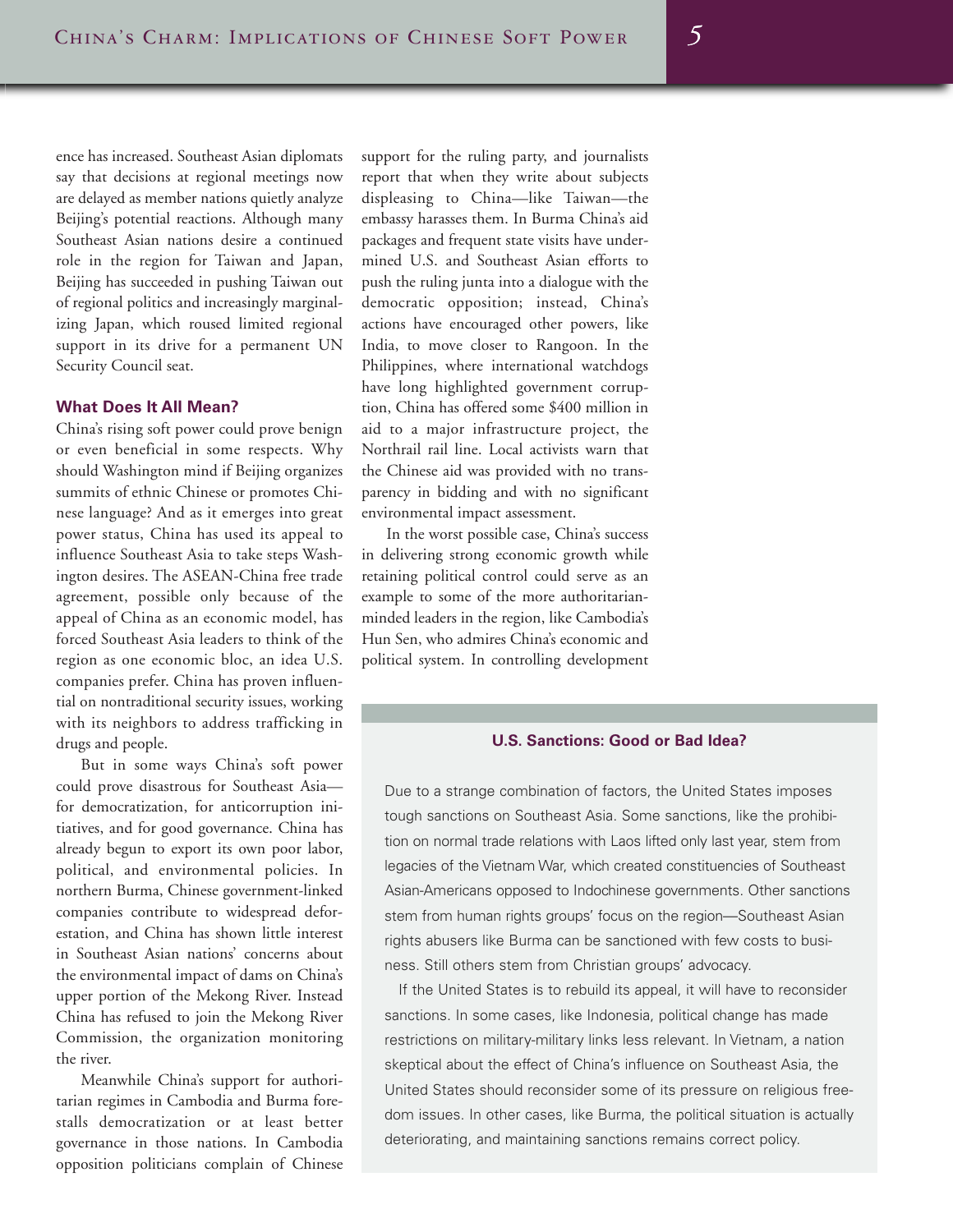from the top, of course, Beijing's model rejects the idea that ordinary citizens should control countries' destinies. And as China's power grows around the world, the influence it projects, as in Southeast Asia, could be similarly bad for a range of developing nations. As Elizabeth Economy of the Council on Foreign Relations has noted, the Chinese firm Shougang International Trade and Engineering reportedly has done little to upgrade safety at the Hierro de Peru mine it purchased in Peru in the early 1990s. Peru's Labor Ministry recorded 170 accidents, including two fatal ones, at the mine in one year alone. When labor unions in Peru protested, Beijing allowed Shougang to bring imported laborers from China to work at the mine. Similarly, in Africa Chinese assistance to authoritarian states like Zimbabwe and Angola has raised concerns. International corruption watchdogs warn that China's aid package to Angola, reportedly as large as \$6

#### **Declining American Soft Power**

America's popularity is plummeting around the world. Washington has made it harder for foreigners to obtain visas, undermining the idea of the United States as a land of opportunity. The United States' unrivalled global power has fostered resentment in some nations toward the United States. The George W. Bush administration's disavowal of multilateral institutions has damaged the U.S. moral legitimacy abroad. The failures of neoliberal economics, linked to Washington, in regions like Latin America have rebounded against the United States.

The results are stark. In a poll of twenty-one nations done by the British Broadcasting Corporation, only one-third of people wanted American values to spread in their nation, and, in another study, more than twice as many nations believed China has a mostly positive influence on the world as believed the United States does. Respect for U.S. values, culture, and companies is deteriorating, too: in a study last year of numerous nations, respondents ranked the United States only eleventh worldwide in cultural, political, and business attractiveness.

billion and given without pressure for poverty reduction or coordination with international financial organizations, will allow the Angolan government to revert to its old habits, skimming the aid for itself.

Nonetheless, even if China's growing soft power might be negative for Southeast Asia, this does not mean the United States should always try to balance against Chinese soft power. For one, soft power is inherently difficult to define, which makes it hard to determine an exact U.S. policy response. In addition some of China's soft power may support U.S. interests in the region, and some negative consequences of Chinese soft power must be left to Southeast Asian nations to handle.

#### **A Focused Foreign Policy**

Washington must instead set clear limits—for itself, for China, and for Southeast Asia where it believes China's soft power possibly assists Chinese hard power objectives that threaten U.S. interests. These interests include Southeast Asian nations' territorial integrity, regional support for the United States in case of a conflict, control of sea lanes and waterways, formal alliances, and the promotion of democratization and good governance in this region.

A decline in Southeast Asian affinity for Taiwan and Japan would make it harder for the United States to mobilize support should a conflict arise over Taiwan and could lead to a decisive break in the United States' alliance with Thailand and close relations with the Philippines and Singapore. If Southeast Asian nations develop a habit of broadly succumbing to Chinese influence, U.S. influence could be curtailed on other contentious issues as well, such as U.S. force presence in Singapore. (What's more, as Taiwan becomes even less of a player in the region, average Taiwanese might feel so isolated that they'd have nothing more to lose by pursuing clearer statements of Taiwanese identity.) And if Beijing's influence undermines democratization, environmental protection, and good governance, this could

*6*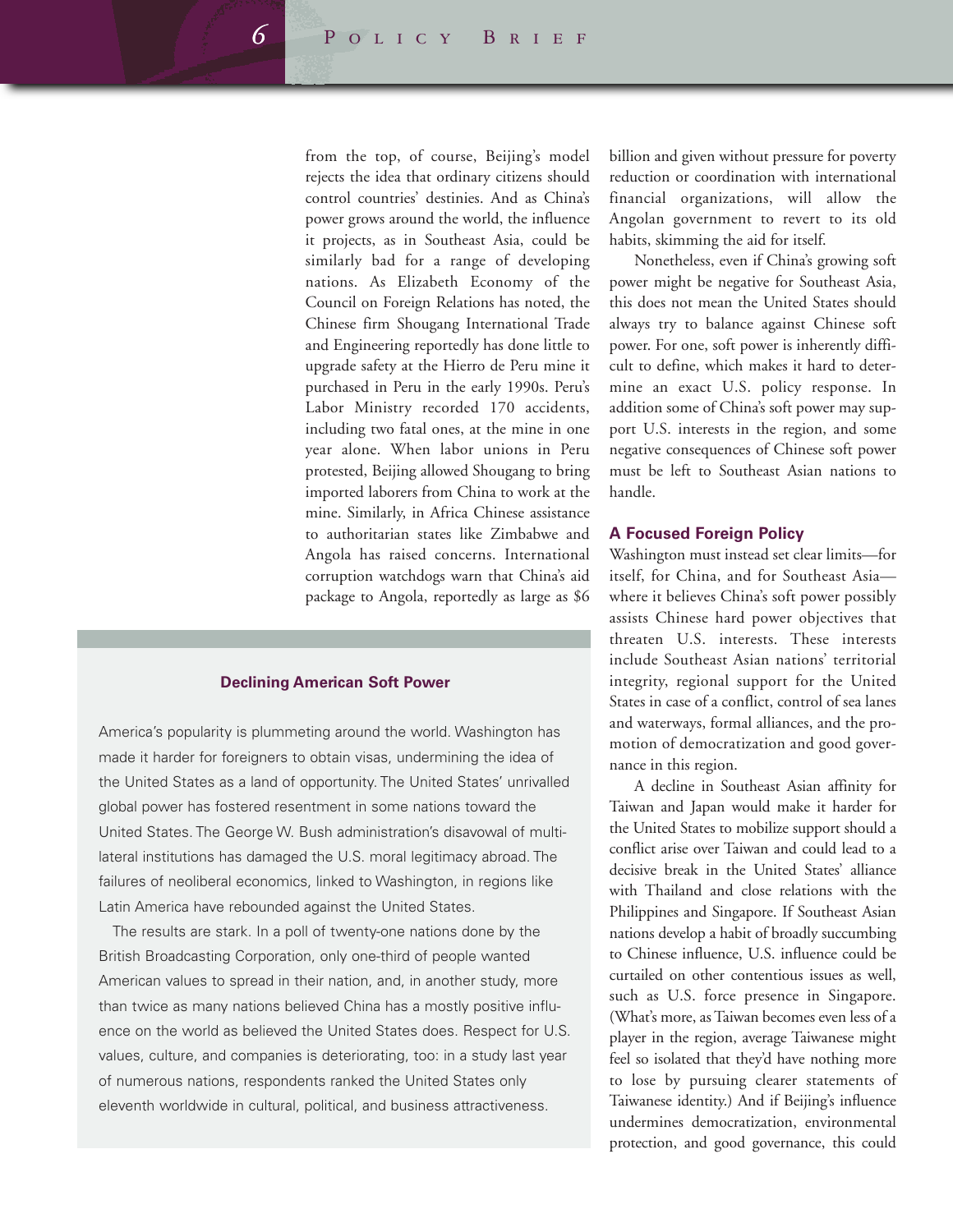damage longstanding U.S. initiatives and bolster antidemocratic leaders in the region, like Burma's Than Shwe and others the United States has tried to isolate.

Ultimately the United States should be concerned that Beijing may use its soft influence to push Asian nations to make a more explicit choice between external powers. After all it was only five years ago that many U.S. scholars dismissed the Shanghai Cooperation Organization as a talk shop, insisting China could not convert it into a challenge to U.S. influence in Central Asia. Within a short time, Beijing—with the support of Moscow—did just that.

To protect its core interests, the United States must focus its Southeast Asia policy. A focused policy would include obtaining a more nuanced understanding of how Beijing's soft power is growing. As during the Cold War, when Washington had at least one person in each embassy who studied what the Soviets were doing on the ground in that country, today the United States should have one person in each embassy examining that nation's bilateral relations with China. A focused policy would include rebuilding the United States' own soft power in the region, including expanding one-person consulates to allow missions in large nations like Indonesia to cover their vast territory; rethinking U.S. sanctions on Southeast Asia (see box on page 5); revamping the Foreign Service so that regionalists and language specialists are better rewarded for their skills; reconsidering cutting regional broadcasting like Voice of America's Thai service; rethinking stringent student visa policies; and copying Chinese-style blending of political trips and business delegations.

A focused policy also would include understanding when China's soft power is used in pursuit of objectives, including hard objectives, which threaten U.S. interests, and balancing against that soft power when necessary. If China's influence clearly undermines the region's democratization and good governance, the United States must act, publicly exposing Beijing's links to autocratic governments and privately trying to convince China that support for Southeast Asian authoritarians imperils Beijing's own interest in longterm stability. If the appeal of trade with China is allowing Beijing to isolate Taiwan entirely from the region, the United States must use its appeal, and its authority on issues like health, to push countries to include Taiwan in forums on issues related to disease or the environment or trade. If China is using its appeal to build popular and elite support

## As during the Cold War, Washington should have one person in each embassy examining that nation's bilateral relations with China.

for closer military relationships with longtime friends of the United States like the Philippines, the United States must recognize this and commit to rebuilding relations with Manila to forestall China-Philippine military ties. And if China drops its rhetoric of "winwin" diplomacy and uses memberships in Southeast Asian multilateral institutions to try to exclude the United States, Washington must respond, as it has started to do with the recent U.S.-ASEAN Enhanced Partnership, an effort by the United States to re-engage with Asia's regional organizations. ■

*The Carnegie Endowment normally does not take institutional positions on public policy issues; the views presented here do not necessarily reflect the views of the Endowment, its officers, staff, or trustees.*

*© 2006 Carnegie Endowment for International Peace. All rights reserved.*

*7*